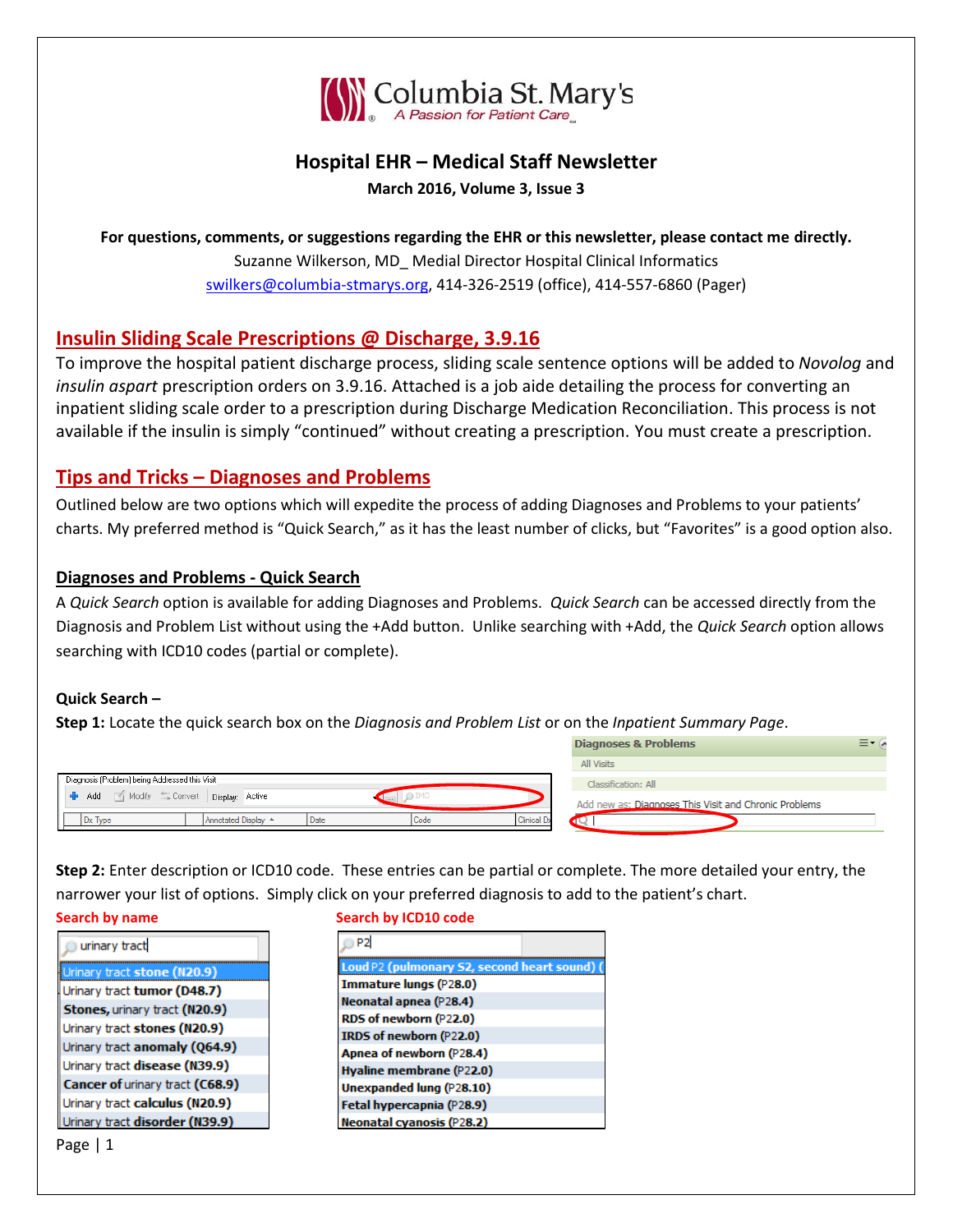### **Diagnosis and Problems – Favorites**

### **Creating a Favorite**

**Step 1:** Locate on a Diagnosis or Problem list your desired "Favorite" choice.

**Step 2:** Right click over choice and choose "Add to Favorite…"

**Step 3:** Highlight appropriate folder and click "OK" to save. (New folders can be created at the same time as saving.)

| Step 2                                                                                   |                                                                 | Step 3                                                                                                                                                             |            |  |  |
|------------------------------------------------------------------------------------------|-----------------------------------------------------------------|--------------------------------------------------------------------------------------------------------------------------------------------------------------------|------------|--|--|
| Diagnosis (Problem) being Addressed this Visit                                           |                                                                 | <b>Folder Maintenance</b>                                                                                                                                          |            |  |  |
| Modify Convert Display: Active<br>÷.<br>Add                                              |                                                                 | Folder Type: Diagnosis<br>To create a new folder, click Create<br>Folder. To delete a folder, select an                                                            |            |  |  |
| Date<br>Annotated Display A<br>Dx Type<br>az Ing Innie<br>Working<br>Urinary tract stene |                                                                 | <b>E</b> Favorites<br>item and click Remove. To rename a<br>folder, select the folder and click<br><b>In Fig. Urologic</b><br>Rename. To move an item to a folder. |            |  |  |
|                                                                                          | Add Diagnosis<br><b>Modify Diagnosis</b><br><b>View Details</b> | select the item and click Move to<br>Folder.<br>Create Folder<br>Rename                                                                                            | 合          |  |  |
|                                                                                          | Remove Diagnosis<br>Add Procedure                               | Move to Folder<br>Remove                                                                                                                                           | $\Uparrow$ |  |  |
|                                                                                          | Add to Problem List<br>Convert to Problem<br>Medline Search     | Sort Favorites Alphabetically                                                                                                                                      |            |  |  |
|                                                                                          | Add to Favorite                                                 | Close<br><b>OK</b>                                                                                                                                                 |            |  |  |

### **Finding a Favorite**

**Step 1:** Select the *+Add* button from Diagnosis and Problems List.

**Step 2:** Locate the folder containing the favorite and click once to open.

**Step 3:** Double click on preferred diagnosis. It will populate the Diagnosis window. Click "OK" to add to list.

| Step 2                                   |                                        |                                         |                                   | Step 3                          |                         |               |                                         |                                                    |                |      |
|------------------------------------------|----------------------------------------|-----------------------------------------|-----------------------------------|---------------------------------|-------------------------|---------------|-----------------------------------------|----------------------------------------------------|----------------|------|
| *Diagnosis<br><b>Responsibl</b><br>凾     |                                        |                                         |                                   | *Diagnosis                      |                         |               |                                         | Responsible Pro                                    |                |      |
| Display As                               |                                        | Free Text<br>*Clinical Service          | Wilkerson                         | Ul rinary calculus, unspecified |                         |               | <b>da</b>                               | Free Text                                          | Wilkerson, Sud | *Dat |
|                                          |                                        | Non-Specified                           | Display As<br>Urinary tract stone |                                 |                         |               | *Clinical Service<br>Non-Specified<br>۰ |                                                    | 03/0           |      |
| *Type                                    | <i>*</i> Confirmation                  | *Classification                         |                                   | *Type                           |                         | *Confirmation |                                         | *Classification                                    |                | Ranl |
| Working<br>$\overline{\phantom{a}}$      | Provisional                            | Medical                                 |                                   | Working                         | ٠                       | Provisional   |                                         | Medical                                            |                |      |
| Show Additional Details                  |                                        |                                         | 0K                                | Show Additional Details         |                         |               |                                         |                                                    | OK             |      |
| <b>The Home</b><br><b>T</b> Up           | Favorites<br>$\boldsymbol{\mathrm{v}}$ | Folders <b>Previous Diagnosis</b> Folde |                                   | <b>T</b> Up                     | Home <b>R</b> Favorites | ber i         |                                         | <b>Folders Previous Diagnosis</b> Folder: <b>P</b> |                |      |
| <b>System Tracked</b><br><b>Urologic</b> |                                        |                                         |                                   | Tem-<br>Urinary tract stone     |                         |               |                                         |                                                    |                |      |

## **In-House Support**

In-house support is available Monday through Friday from 8am to 4pm on both Ozaukee and Milwaukee campuses. To contact a support team member, dial Vocera and request "**EHR support."** Vocera numbers vary by campus. **Ozaukee Vocera Phone: 262-243-6707 Milwaukee Vocera Phone: 414-585-1995**

**For urgent/emergent EHR technical assistance outside of the above hours, contact the Help Desk at 414-326-2400. When asked for an extension, choose "7" for expedited transfer to a service desk analyst.**

Page | 2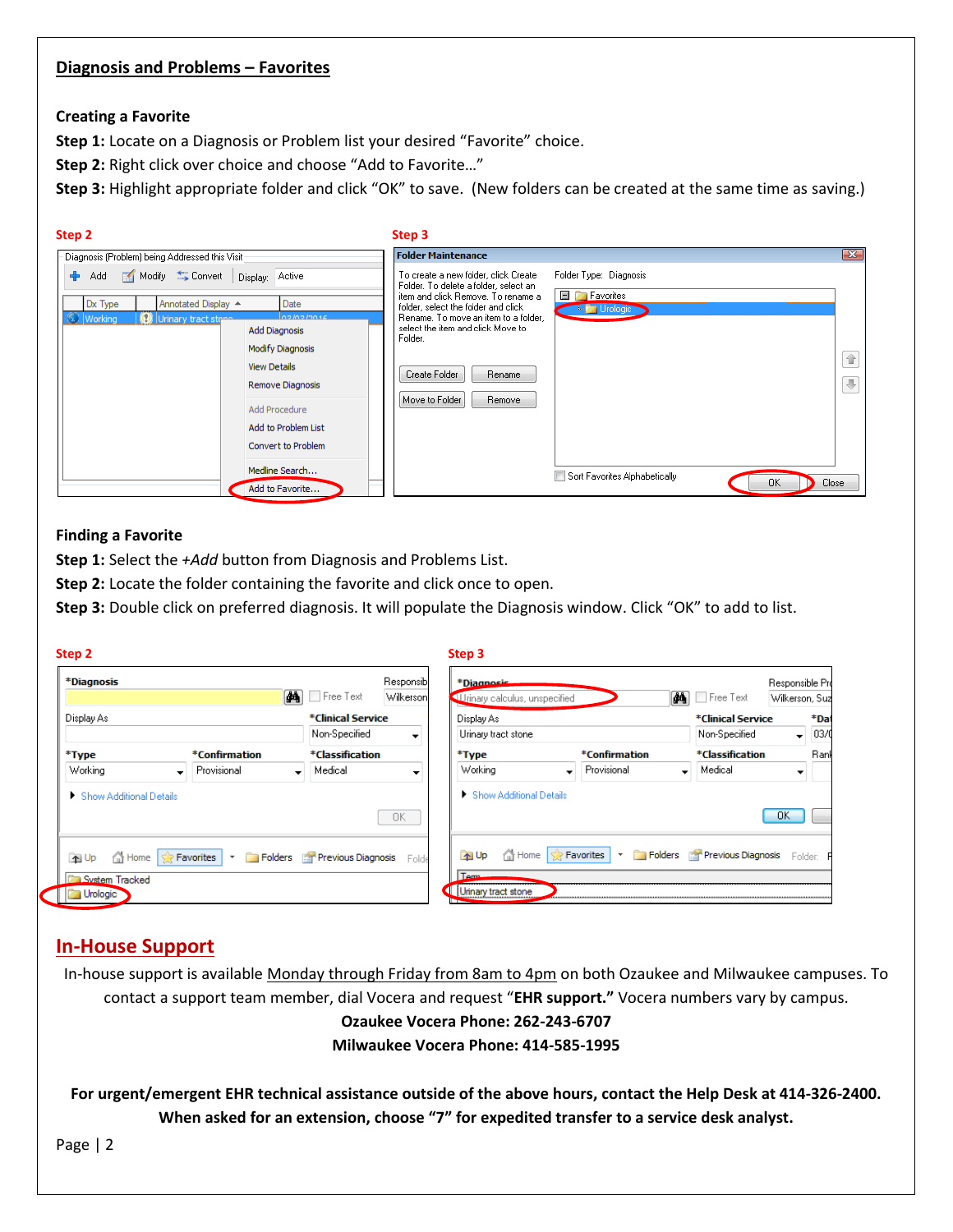To improve the hospital patient discharge process, sliding scale sentence options have been added to Novolog and insulin aspart Prescription Orders.

To convert the inpatient sliding scale order to a prescription follow these steps:

- 1. Prior to opening Discharge Med Rec, review which sliding scale the patient is currently receiving (e.g. sensitive, average, resistant, etc).
- 2. Open Discharge Med Rec. Locate the inpatient sliding scale insulin order.
- 3. Click on the 'Create New Rx' option.



4. NOTE: This process will not work if "Continue After Discharge" option is selected.



5. The order conversion window opens. Select the appropriate insulin product.



6. The Order Sentence window opens. Select the appropriate sliding scale sentence to match the inpatient order details.

|               |                                                                                                        |                                                                                                                                                                                                                        |                                  | < Notes for Patient >                                                                                                                                                                                                                                                                                                                                                                                                                                                                                                                                                                                                                                                                                                                                                                                          |
|---------------|--------------------------------------------------------------------------------------------------------|------------------------------------------------------------------------------------------------------------------------------------------------------------------------------------------------------------------------|----------------------------------|----------------------------------------------------------------------------------------------------------------------------------------------------------------------------------------------------------------------------------------------------------------------------------------------------------------------------------------------------------------------------------------------------------------------------------------------------------------------------------------------------------------------------------------------------------------------------------------------------------------------------------------------------------------------------------------------------------------------------------------------------------------------------------------------------------------|
| æ.            | insulin aspart (insulin aspart 100 units/mL sliding scale)<br>2-11 unit(s), SubCUTANEOUS, aidACbedtime | Ordered                                                                                                                                                                                                                | ۰<br>∩                           |                                                                                                                                                                                                                                                                                                                                                                                                                                                                                                                                                                                                                                                                                                                                                                                                                |
| 4 Medications |                                                                                                        |                                                                                                                                                                                                                        |                                  |                                                                                                                                                                                                                                                                                                                                                                                                                                                                                                                                                                                                                                                                                                                                                                                                                |
| Æ             | <b>Communication to Pharmacist</b><br>*, As Directed, PRN, PRN: Other (see order comment)              | <b>P</b> Convert to Prescription                                                                                                                                                                                       |                                  | $\Box$ 3                                                                                                                                                                                                                                                                                                                                                                                                                                                                                                                                                                                                                                                                                                                                                                                                       |
|               | <b>P</b> Order Sentences<br>(None)                                                                     | Orders to Convert<br>吗<br>Details<br><b>Order Name</b><br>再<br>insulin aspart (insulin<br>aspart 100 units/mL slid 02/16/16 16:45:00 CST. Routine<br>Order sentences for: insulin aspart (insulin aspart 100 units/mL) | 2-11 unit(s), Injection, SubCUTA | Available<br>Possible Conversions for: insulin aspart 100 units/mL<br>sliding scale<br>□ Best Match(es)<br>Mo Available Alternatives<br><b>E</b> -Other Options<br>insulin aspart 100 units/mL<br>NovoLOG 100 units/mL<br>Noval OC FlexPen 100 units (m) subcutaneous solution<br>$-018$                                                                                                                                                                                                                                                                                                                                                                                                                                                                                                                       |
|               | 10 unit(s), SubCUTANEOUS, bid, # 10 mL<br>20 unit(s), SubCUTANEOUS, bid, # 10 mL                       |                                                                                                                                                                                                                        |                                  | See Instructions, Instructions: Follow Sensitive Siding Scale in the Patient Discharge Summary's Medication List. # 10 mL, See sliding scale in the Patient Discharge Summary's Medication List<br>See Instructions, Instructions: Follow Average Sliding Scale in the Patient Discharge Summary's Medication List, # 10 mL, See sliding scale in the Patient Discharge Summary's Medication List<br>See Instructions, Instructions: Follow Resistant Sliding Scale in the Patient Discharge Summary's Medication List. # 10 mL, See sliding scale in the Patient Discharge Summary's Medication List<br>See Instructions, Instructions: Follow Very Resistant Sliding Scale in the Patient Discharge Summary's Medication List, # 10 mL, See sliding scale in the Patient Discharge Summary's Medication List |